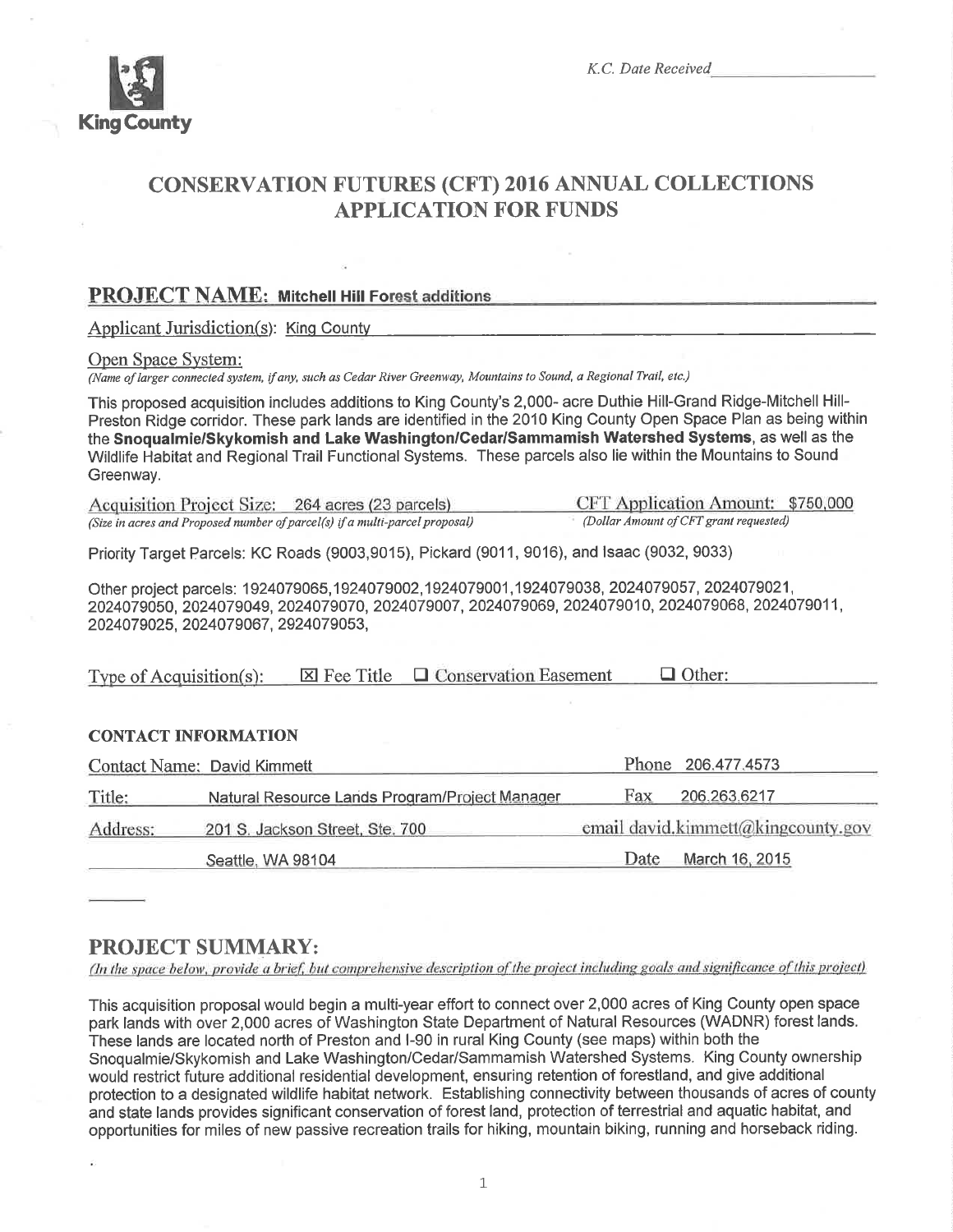### 1. OPEN SPACE RESOURCES

Please review the attached evaluation criteria. For the **proposed acquisition parcel(s)**, please (1) mark only those criteria that apply, and (2) thoroughly, yet succinctly describe in the space below how the proposed acquisition satisfies each marked criteria.

- $\boxtimes$  A. Wildlife habitat or rare plant reserve
- $\boxtimes$  B. Salmon habitat and aquatic resources
- E C. Scenic resources
- $\boxtimes$  D. Community separator
- $\Box$  E. Historic/cultural resources
- $\Box$  F. Urban passive-use natural area/greenbelt
- El G. Park/open space or natural corridor addition
- I H. Passive recreation opportunity/unmet needs

# A. Wildlife habitat or rare plant reserve

Grand Ridge Park and the Mitchell Hill Forest contain Wildlife Habitat Network corridors as designated in the King County Comprehensive Plan (KCCP). Wildlife habitat networks are made of natural vegetation linking priority wildlife habitat with critical areas, their buffers, trails and parks/open space. KCCP Policies E-107 and -483 require the designation and mapping of habitat networks for threatened, endangered, and priority species and direct that connections within the network corridor be protected to alleviate the etfects of habitat fragmentation and be managed to help enhance priority wildlife habitat within them. These targeted parcels provides buffer to the mandated 300 foot wide habitat corridor.

The wildlife inhabiting this site is typical of west side mature second growth forest habitats and thus includes a variety of migratory and resident birds (approximately 80 species), mammals, amphibians and fish. Species known to use this area are: black bear, cougar, coyote, bobcat, mule deer, raccoon, mountain beaver, barred owls, pileated woodpecker, Pacific tree frog, Pacific giant salamander and red-legged frogs (which are Species of Local lmportance as designated in KCCP Policy E487).

### B. Salmon habitat and aquatic resources

The proposed additions are located within the Patterson Creek and Raging River basins of the Snoqualmie Watershed, and the lssaquah Creek basin within the Cedar River-Lake Sammamish Watershed. The Snoqualmie watershed supports wild runs of coho, chinook, pink, and chum and steelhead salmon. The 2005 Snohomish River Basin Salmon Conservation Plan( WRIA 7) lists acquisition of land and retention of forest cover as recommended actions to protect and restore salmon runs and responds to recent listings of Puget Sound Chinook salmon and bull trout as threatened under ESA. ln 20OT Coho salmon were designated as a species of concern.

The lssaquah Creek Basin within the Cedar Sammamish Watershed is one of the three most significant basins in urbanizing King County; portions have been identified as a Regionally Significant Resource Area because of its exceptional fisheries habitat and undeveloped character. Eight species of Salmonids (six anadromous) are known to utilize the Issaquah Basin. Both the Issaquah Creek Basin and Nonpoint Action Plan recommend concerted actions to protect the areas that remain intact and productive and restore degraded areas to maintain salmon populations.

### C. Scenic resources

The Preston Ridge/Mitchell Hill/Grand Ridge/Duthie Hill Park corridor is an integral part of the mission of the Mountains to Sound Greenway (MTSG). Acquisition of these parcels would be consistent with MTSG's goal of protecting open space lands along a 10O-mile corridor of lnterstate 90 from Seattle to Central Washington in order to enhance scenic beauty, conserve wildlife habitat and provide for recreational opportunities. ln addition, limited views of the surrounding landscape (Cascade Mts. and foothills, lssaquah Alps and adjacent valley) can be seen from many points of the project area.

### D. Community separator

The Preston Ridge/Mitchell Hill/Grand Ridge/Duthie Hill Park Corridor along with the WADNR public lands in the project area provide a visual and functional separation between lssaquah, Sammamish, Fall City, and Preston, lands within rural King County and along the l-90 corridor.

### G. Park/open space or natural corridor addition

As stated earlier, the project parcels lie within the 2000-acre Preston Ridge/Mitchell Hill/Grand Ridge/Duthie Hill Park corridor and connect with over 2,000 acres of WADNR forest lands.

### H. Passive recreation opportunity/unmet needs

These acquisitions would allow an opportunity for siting trails between/within the King County park lands and increasing future trail connectivity to other adjacent WADNR public lands. Also allows for future trailhead development near Preston. Also, facilitating connectivity and expanding the backcountry trail system are listed as acquisition criteria in the 2010 Parks Open Space Plan, and policy goals in the King County Comprehensive Plan.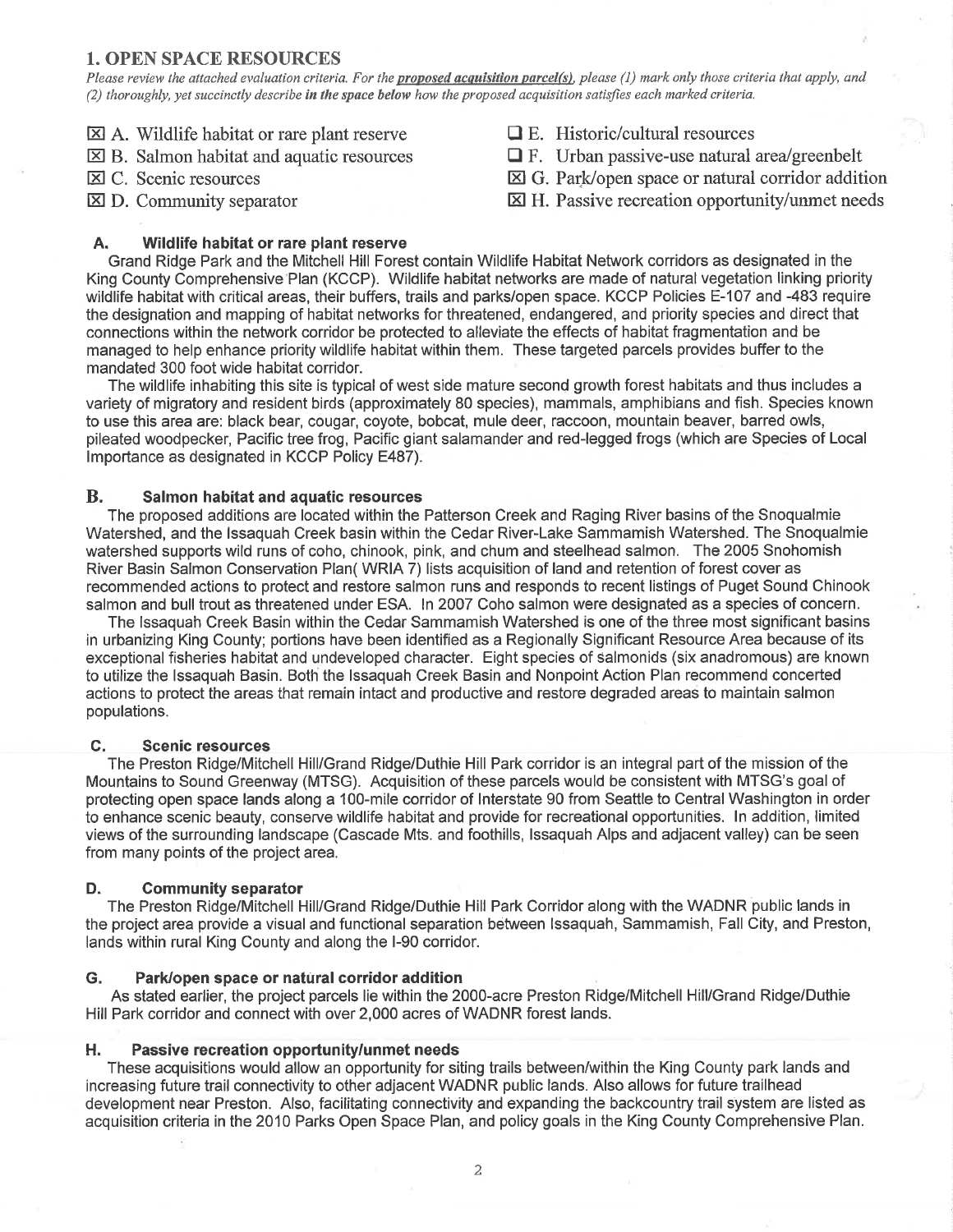## 2. ADDITIONAL FACTORS

For the proposed acquisition parcel(s), please (1) mark all criteria that apply, and (2) thoroughly, yet succinctly describe in the space below how the proposed acquisítion satisfies each marked criteria.

#### XA. Educational/interpretive opportunity

- XB. Threat of loss of open space resources
- xc. Ownership complexity/willing seller(s)/ownership interest proposed
- XD. Partnerships - Describe any public or private partnerships that will enhance this project:
- XE. Is the property identified in an adopted park, open space, comprehensive, or community plan?
- $\Box$  F. Transferable Development Credits (TDC) participation

### A. Educational/interpretive opportunity

Trail and trailhead development would facilitate opportunities for various interpretive facilities including signage, kiosks and self- guided interpretive trail loops that could teach visitors about the area's natural resources. Educational opportunities could be provided by hosting volunteer events for trail construction and maintenance (including decommissioning of inappropriate trails) as well as for invasive removal and restoration plantings.

### B. Threat of loss of open space resources

lf not preserved as public open space, the KC Roads parcels would be sold and converted to private ownership. lf these targeted properties are not acquired, the properties could be developed further for residential use, causing loss of forest cover, fragmentation and degradation to wildlife habitat, impacts to the scenic character and reduced opportunities for passive recreational use of the area.

### C. Ownership complexity/willing seller(s)/ownership interest proposed

The owners of the target properties, Pickard and lsaac, have recently confirmed their continued and very high interest in selling to KC Parks. Appraisals have been completed and are being reviewed by the owners. KC Roads is anxious to surplus the two 4O-acre parcels and is most willing to transfer ownership to KC Parks in lieu of a public auction process.

### D. Partnerships - Describe any public or private partnerships that will enhance this project

This long term acquisition project was developed in collaboration with WADNR and MTSG in order to preserve open space and create recreation opportunities in the Preston area.

ln addition, KC Parks partners with various trail groups - the Washington Trails Association, Backcountry Horsemen, Evergreen Mt. Bike Alliance, Sammamish Saddle Club, KC Executive Horse Council, lssaquah Alps Trails Club- to plan, design and maintain prospective backcountry recreationaltrails on sites within the project area. All of these trail groups support open space preservation and expansion of the public trail network in rural King County.

# E. ls the property identified in an adopted park, open space, comprehensive, or community plan? Both the King Gounty Gomprehensive Plan (KGCP) and the 2010 King County Open Space Plan contain

- policies that direct acquisition, planning, and stewardship of public open space lands:<br>
4 Be a regional provider of open spaces with a major focus on systems of open space corridors that conserve natural resources and provide recreation, education and interpretive opportunities, fish and wildlife
	- habitat and scenic beauty,<br>Focus regional open space efforts on the natural watershed systems and regional systems such as the ∢
	- wildlife habitat network and Mountains to Sound Greenway,<br>Acquire lands that provide land and trail connectivity, eliminate inholdings, and implement WRIA plans, ∢
	- Assist with conservation of forest land and facilitate those lands as viable working resource lands,  $\blacktriangleleft$
	- Emphasize acquisition and development of sites that provide for multiple benefits and functions.  $\blacktriangleleft$
	- Protect contiguous tracts of working resource lands or ecological resources, and King County managed forest land shall provide large tracts of forested property... that will remain in active forestry, protect areas from development or provide a buffer between commercial forestland and adjacent residential development.

ln addition, acquisition of lands to connect the Mitchell Hill Forest to Preston Ridge Forest and WADNR lands is a recommendation in the Draft Mitchell Forest Plan, and a key 'recommendation in the recently completed WADNR Concept Snoqualmie Recreation Corridor Plan.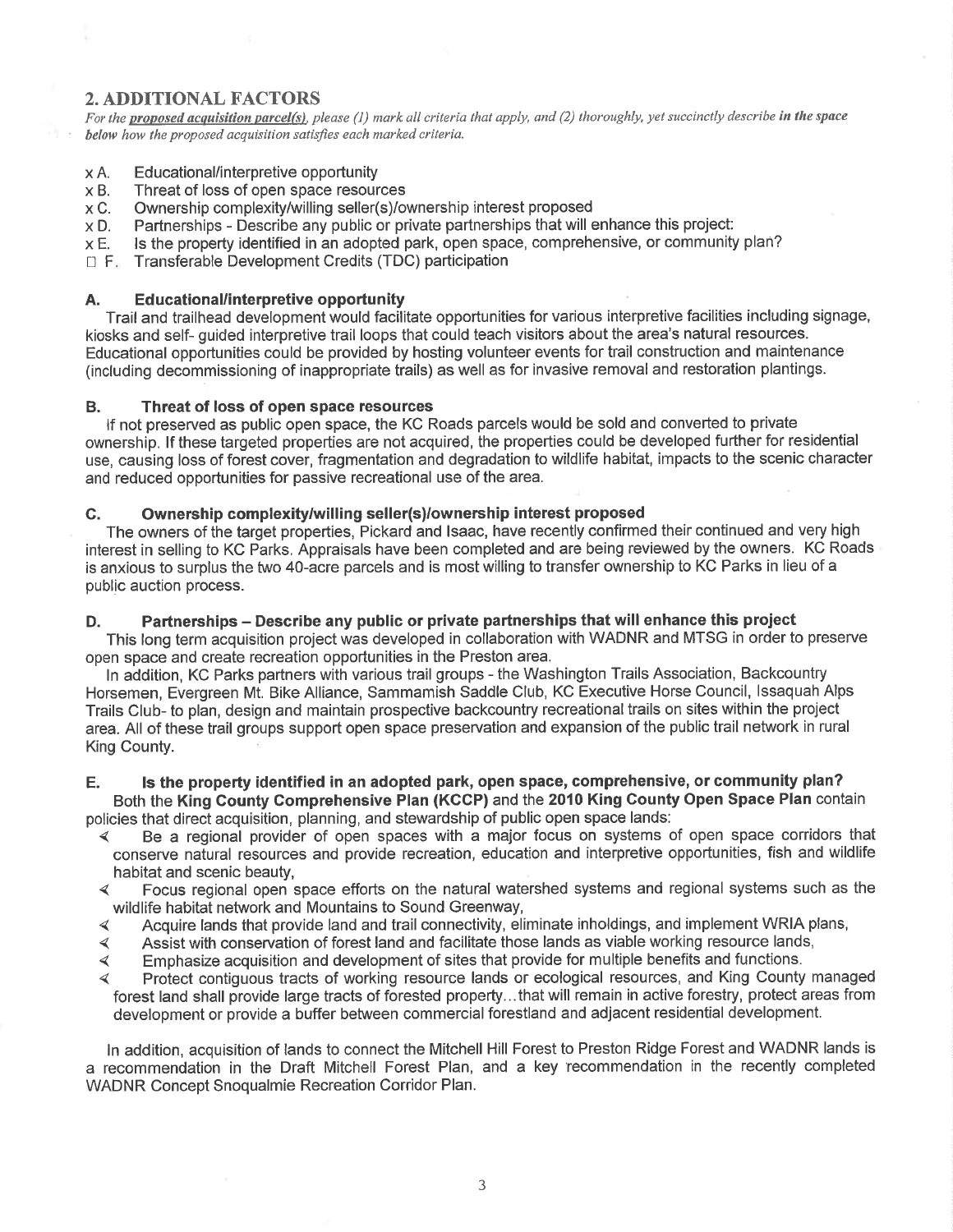### **3. STEWARDSHIP AND MAINTENANCE**

How will the property be stewarded and maintained? Does the property lend itself to volunteer stewardship opportunities? How will ongoing stewardship and maintenance efforts be funded?

These properties would be additions to existing KC Park sites, thus stewardship would primarily involve the expansion of work already carried out by KG Parks staff funded by the Parks Levy. ln addition, several user groups would likely be interested and willing to support and assist with site monitoring, restoration and trail construction/decommissioning projects through volunteer events, and via the Adopt A Park and Park Ambassador Programs. Groups that have participated in the types of stewardship activities needed on these sítes include the Washington Trails Association, lssaquah Alps Trails Club, Evergreen Mountain Bike Alliance, Mountains to Sound Greenway, Forterra and equestrian groups - Backcountry Horsemen and Sammamish Saddle Club. Lastly, since Mitchell Hill Forest is managed as a working forest, revenue from any forest management activities could be used to steward the site.

### 4. PROJECT BUDGET

| 1) TOTAL CFT APPLICATION AMOUNT <sup>a</sup> | CFT: \$750,000        |
|----------------------------------------------|-----------------------|
| 2) TOTAL PEL APPLICATION AMOUNT <sup>o</sup> | <b>PEL: \$750,000</b> |

 $^a$ Allowable CFT acquisition costs (Ordinance 14714): The disbursement of funds shall be made only for capital project expenditures that include costs of acquiring real property, including interests in real property, and the þllowing costs: the cost of related relocation of eligible occupants, cost of appraisal, cost of appraisal review, costs of title insurance, closing costs, pro rata real estate taxes, recording fees, compensating tax, hazardous waste substances reports, directly related staff costs and related legal and administrative costs, but shall not include the cost of preparing applications for conservation futures funds.<br><sup>b</sup>King County projects only, if applicable.

### Estimation of property value:

Briefly note how land values have been estimated (i.e., appraisal, property tax assessment, asking price, letter of value or other means).

King County Roads would like to surplus parcels 9003 and 9015 and has determined a combined value of \$569,000 for both parcels. The Pickard and lsaac properties have been appraised at \$930,000 and \$495,000 respectively. To purchase all 6 parcels would cost approximately \$2 million dollars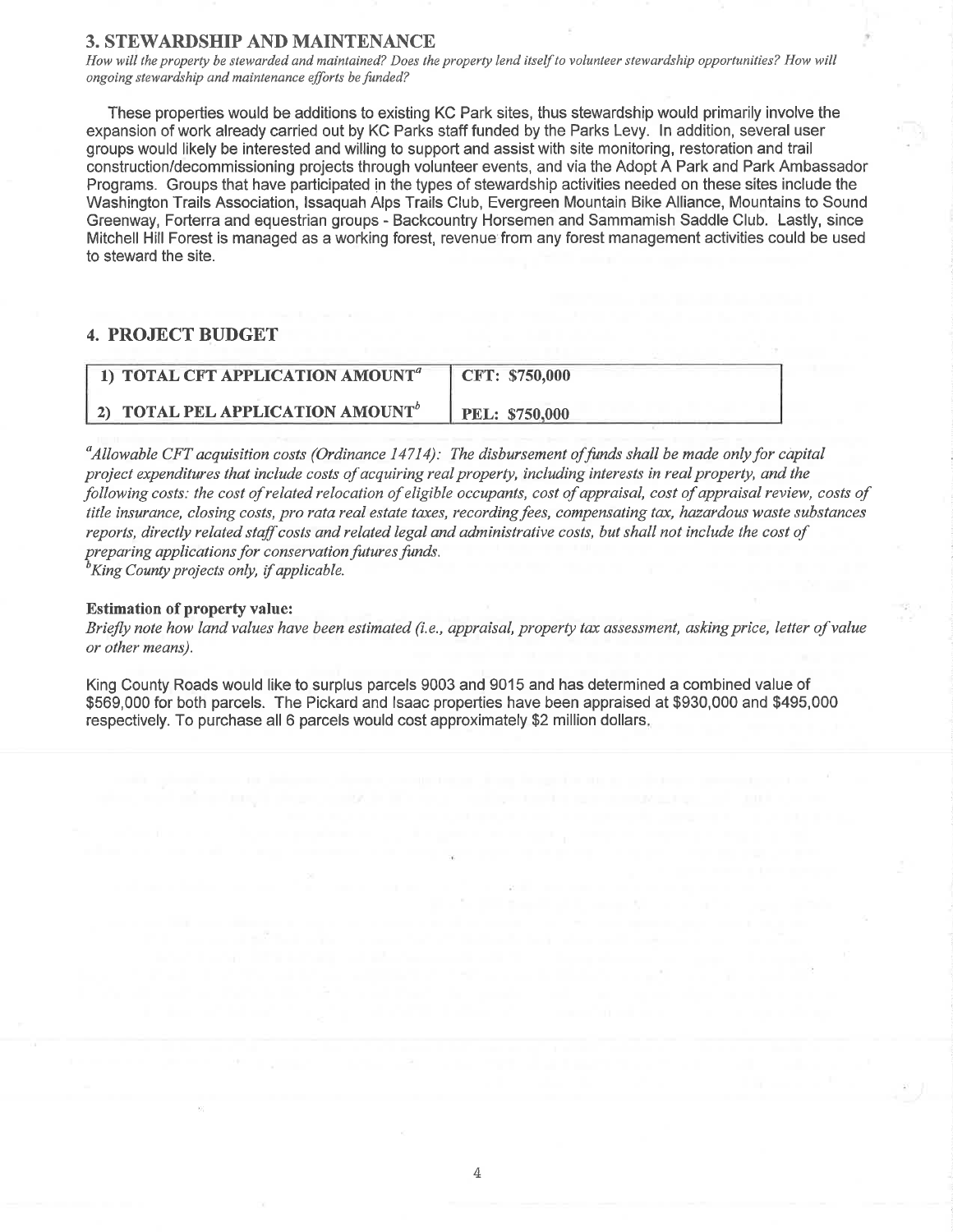| PROJECT COSTS                                          | <b>ESTIMATED DOLLAR AMOUNT OR RANGE</b> |  |  |
|--------------------------------------------------------|-----------------------------------------|--|--|
| Total property interest value                          | \$2,000,000                             |  |  |
| Title and appraisal work                               | \$15,000                                |  |  |
| Closing, fees, taxes                                   | \$5,000                                 |  |  |
| Relocation                                             | <b>NA</b>                               |  |  |
| Hazardous waste reports                                | \$5,000                                 |  |  |
| Directly related staff, administration and legal costs | \$10,000                                |  |  |
| <b>Total Project Costs (CFT and other funds)</b>       | \$2,035,000                             |  |  |

| <b>MATCHING FUNDS: Existing Sources</b><br>(CFT can only provide a maximum of 50% of anticipated<br>project costs) | <b>DATE</b><br>(Expended or Committed) | <b>DOLLAR AMOUNT</b><br>(Expended or Committed) |
|--------------------------------------------------------------------------------------------------------------------|----------------------------------------|-------------------------------------------------|
| <b>Park Expansion levy (PEL)</b>                                                                                   | 2015                                   | \$250,000 (committed)                           |
| <b>Total CFT Funds Previously Received</b><br><b>This Project</b>                                                  | 2015                                   | \$100,000 (committed)                           |
| <b>Total Matching Funds and Past CFT Funds</b><br><b>Currently Identified</b>                                      | 2015                                   | \$350,000 (committed)                           |
| <b>Unidentified Remaining Match Need</b>                                                                           | 2016                                   | \$185,000                                       |

# Uñidentified remaining match need: What funds are anticipated and what is the time frame?

Please briefly discuss how the unidentified remaining match need above will be met.

In addition to the current request of \$1.5 million, plus remaining funds from 2015 allocation, we will need to secure \$185,000 in KC REET funds or WA DNR funds to complete the acquisition of the Isaac and/or Pickard parcels..

# 5. IN\_KIND CONTRIBUTIONS FROM PARTNERSHIPS

| <b>Brief Activity Description</b>                                                                                    | <b>Dollar Value of</b><br>In-kind<br><b>Contribution</b> | <b>Status</b><br>(Completed or Proposed) | <b>Activity Date Range</b><br>(Completion Date or Proposed<br>Completion Date) |
|----------------------------------------------------------------------------------------------------------------------|----------------------------------------------------------|------------------------------------------|--------------------------------------------------------------------------------|
| WA DNR is willing to partner on<br>the acquisition of 3 of the parcels.<br>No funds have been formally<br>committed. | ~100,000                                                 | Proposed                                 | 2016                                                                           |
| <b>TOTAL</b>                                                                                                         | ~100,000                                                 |                                          |                                                                                |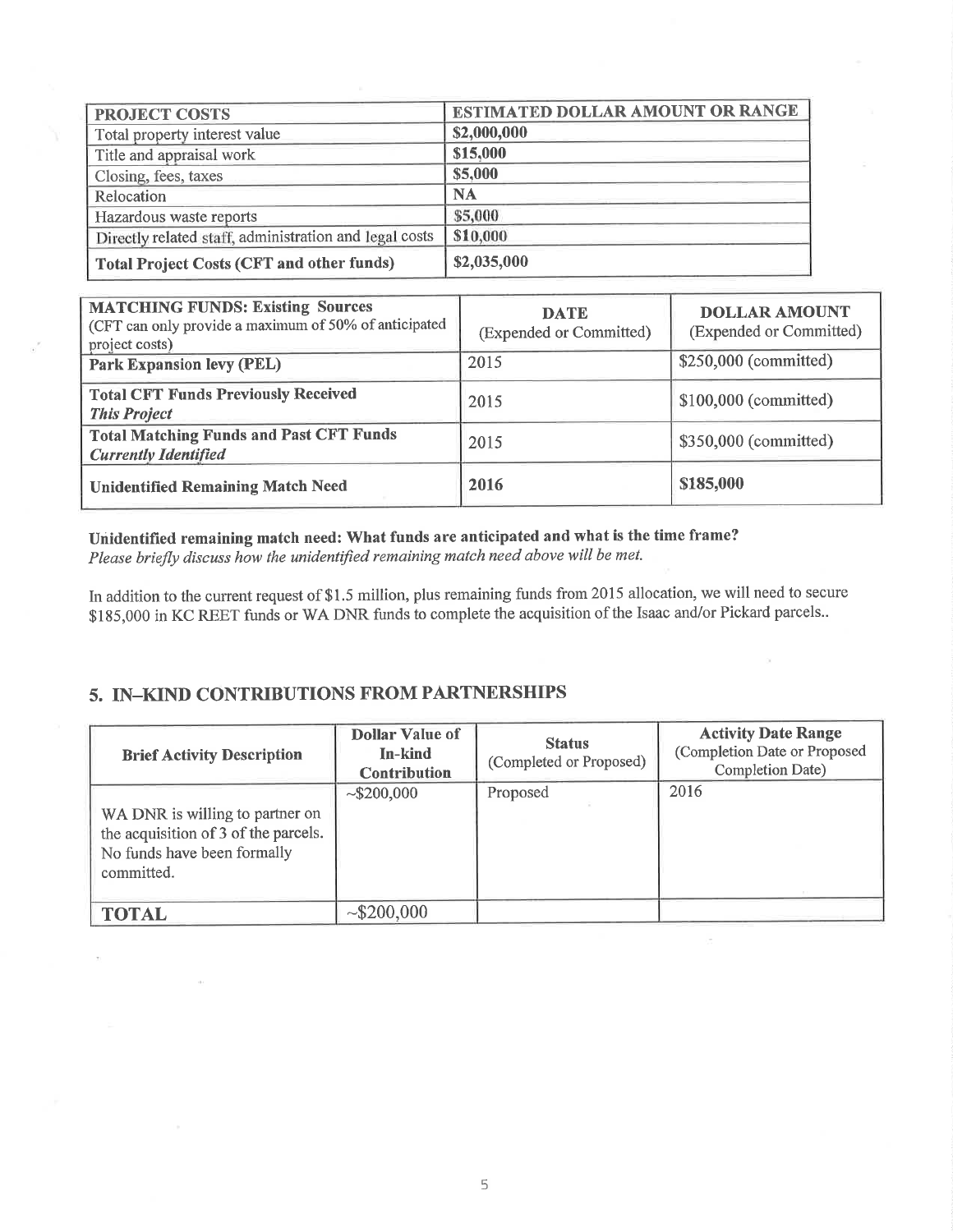

 $D_{n+1}$   $\wedge$   $D_{n+1}$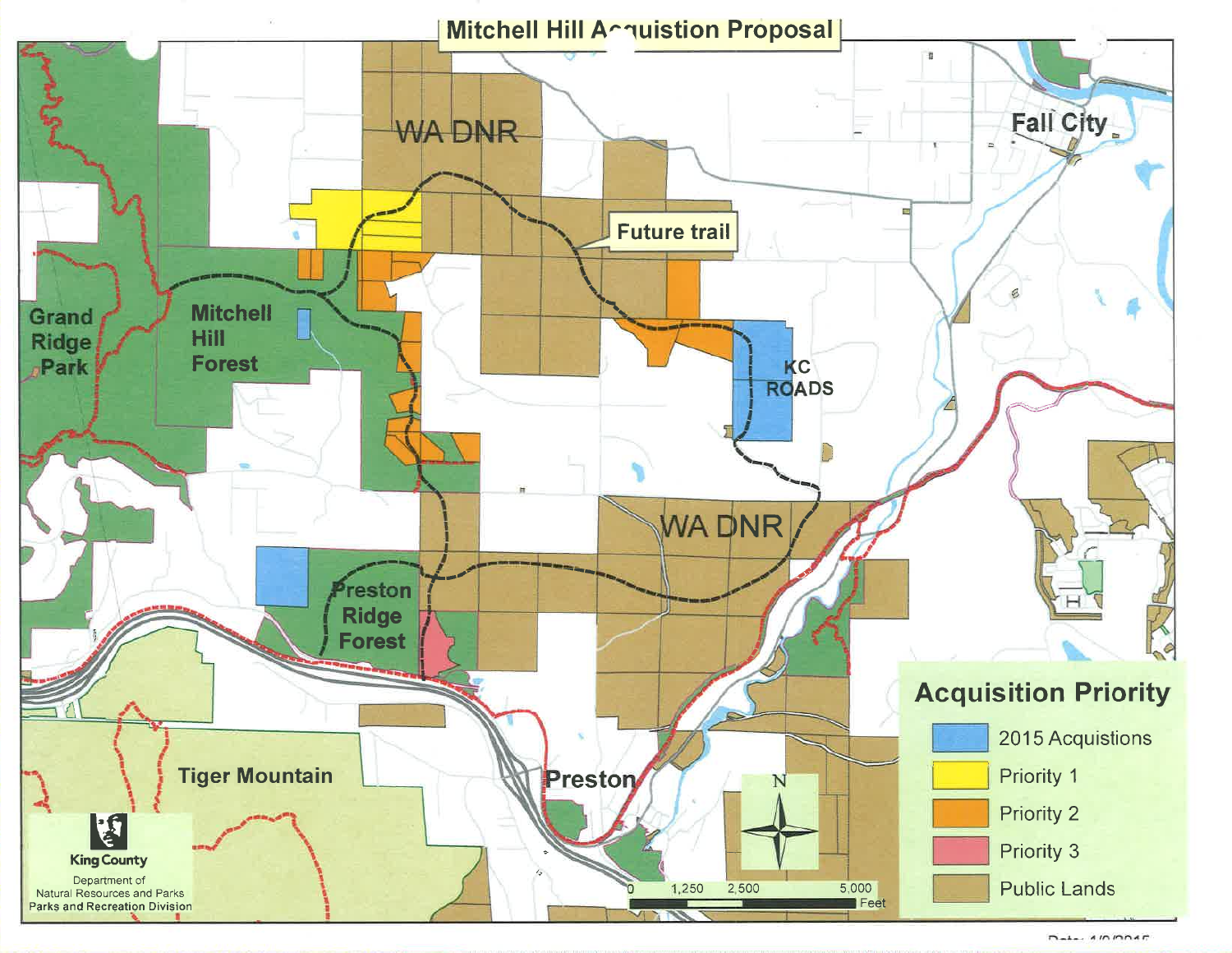